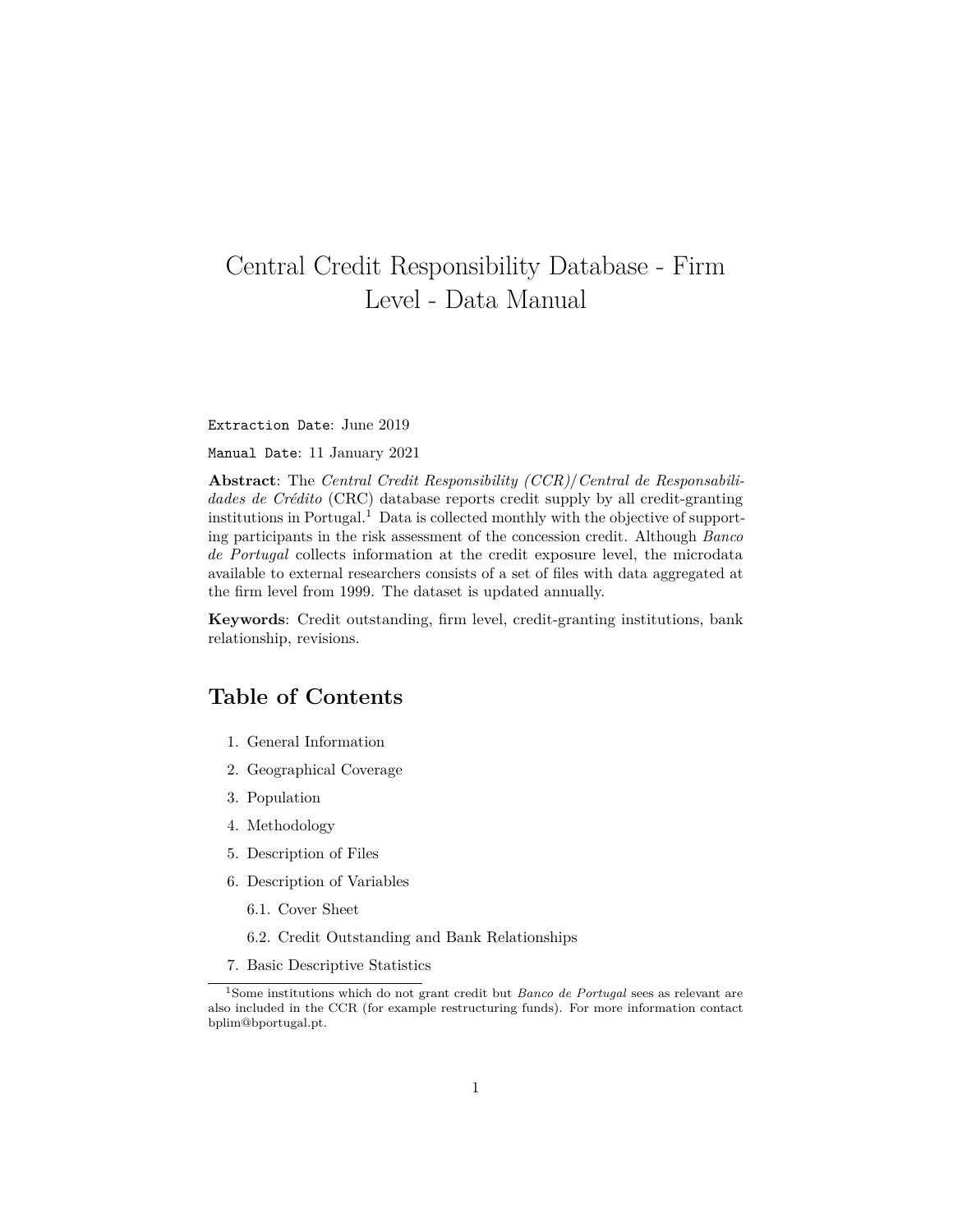- 8. [Legislation](#page-13-1)
- 9. [Citation of This Dataset](#page-15-0)
- 10. [Auxiliary Files](#page-15-1)
- 11. [Useful Links](#page-16-0)
- 12. [Useful Ado Files](#page-16-1)
	- 12.1. [Construction of Firm Default Profile](#page-0-1)
	- 12.2. [Aggregation](#page-0-1)
- 13. [Frequently Asked Questions](#page-17-0)
- 14. [References](#page-17-1)
- <span id="page-1-0"></span>15. [Appendix](#page-18-0)

### **General Information**

Data Type: Longitudinal Data

Unit of Analysis: Firm

Frequency: Monthly

Start Date: January, 1999

Most Recent Date: August, 2018

Reference Date: The last day of a month

Data Organization: There is a single file that contains firm-level generic information (*COVER*) and yearly files that contain monthly information on credit outstanding & bank relationship (*COBR*) for each firm. All data files are available in Stata format.

Version of the Data: The data made available by BPLIM corresponds to a data freeze at a certain time of the year. Therefore, all files contain the information as reported in the extraction date. The most recent update of the data occurred in April 2019.

Languages Available: variables labels are available in English.

Data Access: This data set is available to external researchers under certain conditions.[2](#page-1-2)

Digital Object Identifier: 10.17900/CRC.FRM.Jun2019.V1.

<span id="page-1-2"></span><span id="page-1-1"></span><sup>2</sup>Conditions for data access for external researchers are detailed in the disclosure control regulation.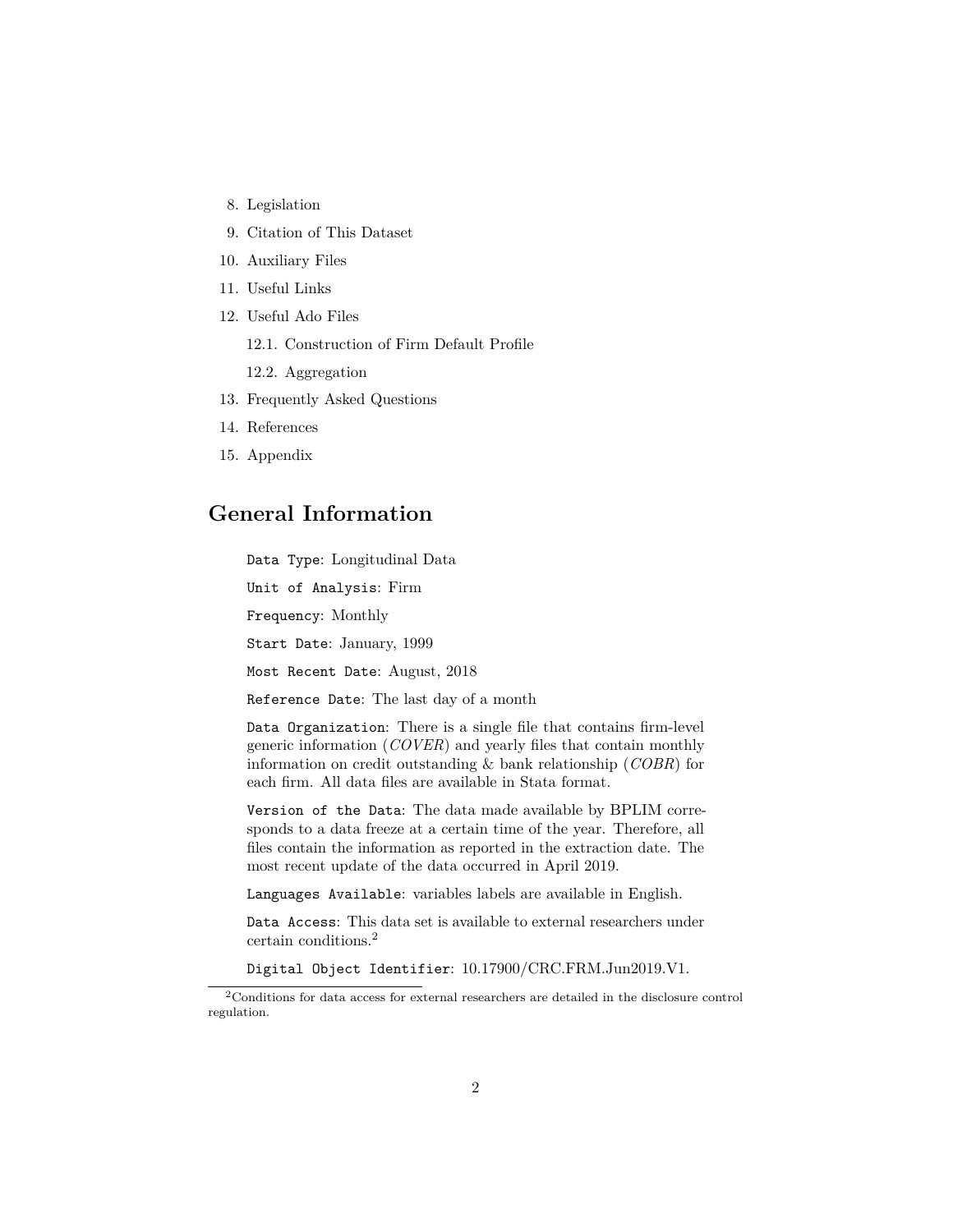# **Geographical Coverage**

<span id="page-2-0"></span>CCR includes all firms operating in mainland Portugal and autonomous regions - Azores and Madeira.

### **Population**

The Central Credit Responsibility (CCR) database collects and aggregates the data on the indebtedness of borrowers as reported by credit-granting institutions (institutions operating in Portugal or foreign branches of Portuguese banks). All credit obligations above the reporting threshold are included, regardless if the credit is in good standing or in situations of non-compliance.[3](#page-2-2) Although *Banco de Portugal* collects information at the credit exposure level, the micro data available to external researchers only consists of a set of files with data aggregated at the firm level. Private persons and individual entrepreneurs are therefore excluded.

The entities participating in CCR include: banks, saving banks, mutual agricultural credit banks, financial credit institutions, leasing companies, factoring companies, securitization companies, mutual guarantee societies, and financial companies for credit acquisitions. Note that some financial institutions in Portugal have experienced acquisitions and/or mergers, which induced credit flows from one institution to another. The list of participating entities have therefore changed over time. The current list can be found [here.](https://www.bportugal.pt/sites/default/files/crc_lista_entidades.pdf)

# <span id="page-2-1"></span>**Methodology**

Although *Banco de Portugal* collects information at the credit exposure level, only data aggregated at the firm level is made available to external researchers. These firm level datasets were constructed using the exposure level data extracted from *Banco de Portugal*'s CCR database.

The CCR has undergone some major revisions. Due to these revisions, there are some series breaks that may affect analysis. Of particular relevance is the revision in 2009, framed by Decree-Law no. 204/2008, of October 14, which streamlined the coding for a number of categorical variables and included data on maturity of loans, overdue loan class, collateral and special characteristics for the first time.[4](#page-2-3) To make the variables compatible over time, we have adopted necessary steps to harmonize the data. Available variables and their construction methods are detailed in the section ["Description of Variables".](#page-4-0)

<span id="page-2-2"></span><sup>&</sup>lt;sup>3</sup>The current mandatory loan registration threshold in Portuguese credit register is 50 euros. It was 10 euros from 1999 to 2008.

<span id="page-2-3"></span><sup>4</sup>Please refer to the legislation section for a detailed discussion.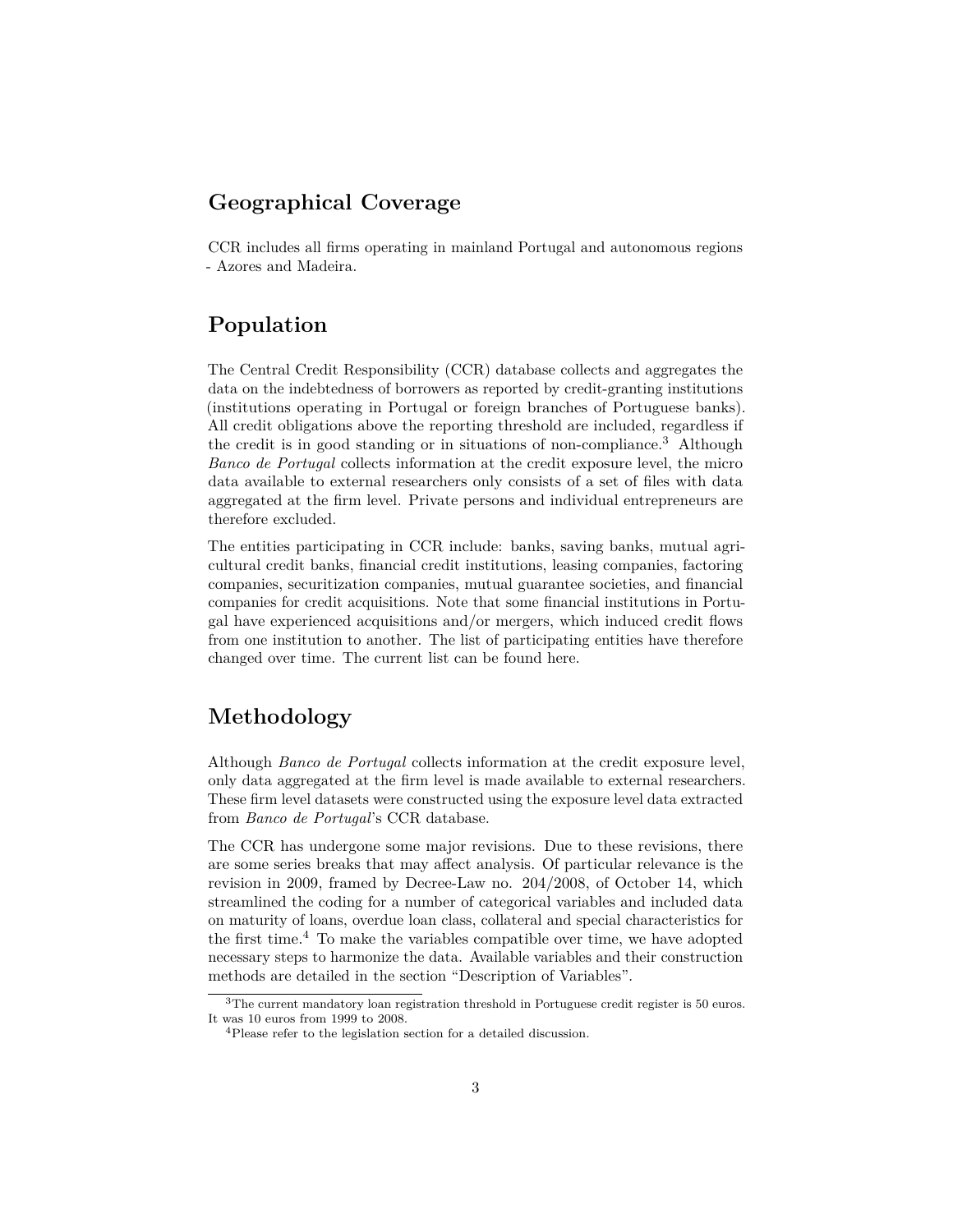Further, additional cleaning is conducted. In particular, the values that were reported in different scales and in other currencies were converted to euros. Therefore, regardless of the denominated currency, the value of the exposure is always expressed in euros. To preserve consistency credit granted to Portuguese firms by foreign banks and credit granted to foreign firms were removed.

To preserve confidentiality, firm identifications are anonymized and the credit outstanding variables are perturbed. The figure below explains how we construct the firm-level *COBR* file from the exposure-level data.

| CE                                                          | <b>COBR</b>                                                                               |
|-------------------------------------------------------------|-------------------------------------------------------------------------------------------|
| <b>Exposure Level</b>                                       | <b>Firm Level</b>                                                                         |
| Debtor identifier                                           | Debtor identifier<br>(TINA)                                                               |
| Creditor identifier                                         | Reporting year (year)<br>/month (date)                                                    |
| Exposure identifier<br>(saldoid)                            | Global credit<br>(valor global)                                                           |
| Reporting date<br>(date)                                    | Regular credit<br>(valor efectivo)                                                        |
| Type of credit<br>(tipo)                                    | Potential credit<br>(valor potencial)                                                     |
| Responsibility level<br>(nivelresponsabilidade)             | Overdue credit<br>(valor vencido)                                                         |
| Credit situation<br>(situacaocredito)                       | Short-term credit<br>(valor curto)                                                        |
| Overdue credit class<br>(classecreditovencido)              | Long-term credit<br>(valor_longo)                                                         |
| Maturity<br>(prazooriginal: prazoresidual)                  | Weighted average debt maturity:<br>original and residual                                  |
| Financial product                                           | (prazomedia o; prazomedia r)                                                              |
| (produto)<br>Collateral/guarantee<br>(tipogarantia; valorg) | Credit by maturity structure:<br>original and residual<br>(valor prazo1 o-valor prazo5 o) |
| Special characteristics<br>(caracteristicas)                | Secured credit by collateral type<br>(valor g1-valor g6)                                  |
| Credit amount<br>(valor)                                    | Number of bank relationships<br>(nb relacao)                                              |
| Bank's branch country<br>(paisbalcaoid)                     | Largest bank relationship<br>(max relacao)                                                |
| Base currency<br>(moeda)                                    | Concentration of bank relationships<br>(hhi relacao)                                      |

<span id="page-3-0"></span>Figure 1: **Figure 1**: Aggregation of exposure level data to firm level data

# **Description of Files**

Firm-level generic information is organized in the cover sheet (COVER) file. Each row corresponds to a firm for the information period.

The data file has the following nomenclature:

*CRC\_A\_FRM\_MMMYY\_COVER\_V01.dta*

#### **where** *MMMYY* **is the extraction month.**

The firm level CCR data is organized in the credit outstanding & bank relationship (COBR) file. The data is reported at the monthly frequency and each row corresponds to a firm in a given month.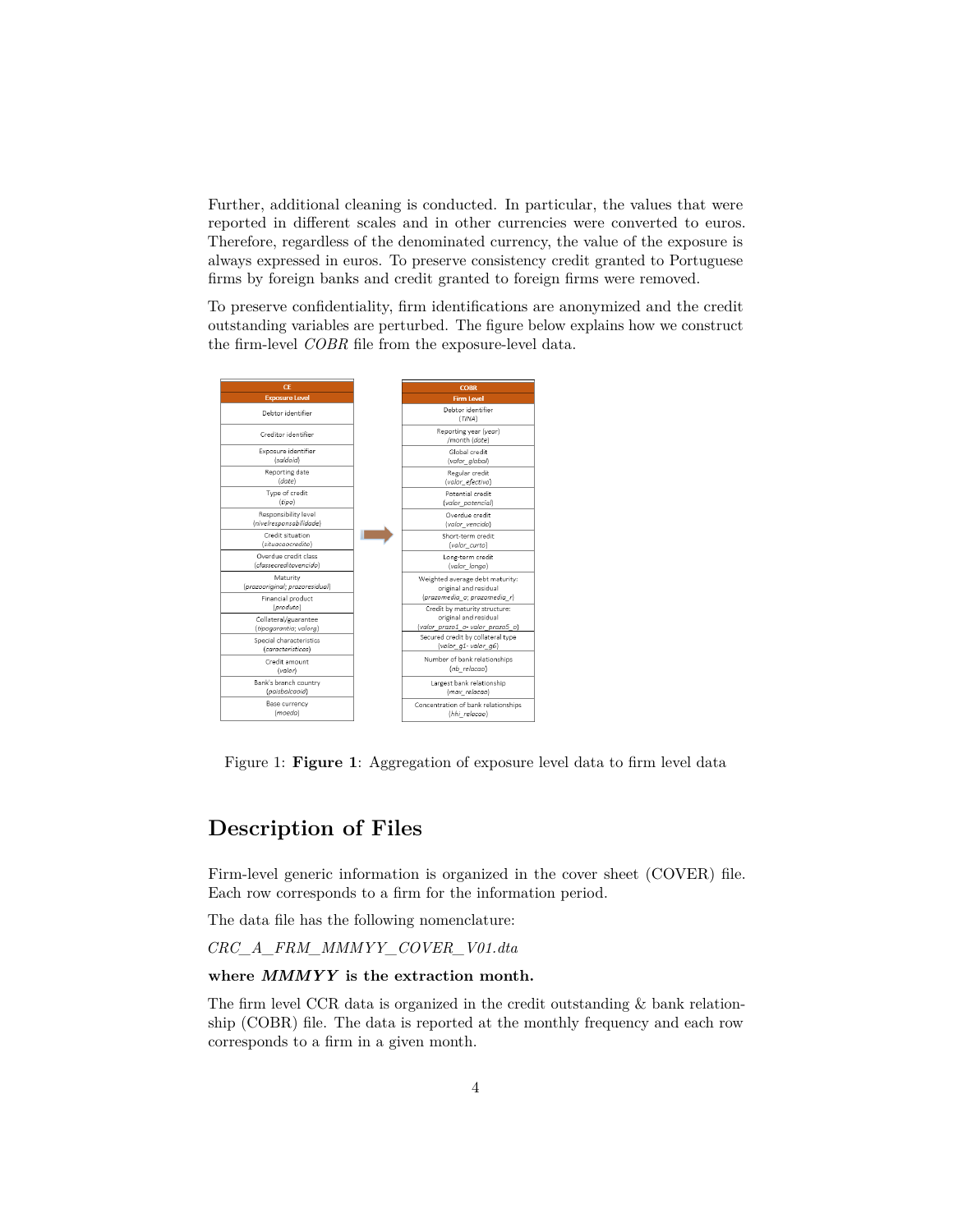The monthly data files are appended to yearly dataset with the following nomenclature:

*CRC\_P\_MFRM\_YYYY\_MMMYY\_COBR\_V01.dta*

**where** *YYYY* **is the reporting year;** *MMMYY* **is the extraction month.**

<span id="page-4-0"></span>Some variables are only calculated after 2009, for example, weighted average debt maturity (original and residual). Examples are illustrated in Appendix.

### **Description of Variables**

#### <span id="page-4-1"></span>**A. Cover Sheet**

Below we provide a general description of the variables included in the Cover Sheet (*COVER*). For a full account of all variable categories and changes over time see ["Auxiliary Files" section.](#page-15-1)

• Legal form

Firm's legal form.

| Abbreviation | <b>Definition</b> |
|--------------|-------------------|
| natjur       | Legal form        |

**Availability**: January, 1999-August, 2018

For a complete list of codes, see the auxiliary file [var\\_crc.html](./aux_files/variables_description/var_crc.html)

• Classification of economic activities

Firm's main sector of activity. The criteria to define the main sector of activity is the gross value added at factor cost. When it is not possible to use this information to define the main sector of activity, firms are requested to use turnover or the number of people permanently employed by the firm. From 2006 to 2008, firms reported the code of "The Portuguese Classification of Economic Activities - Revision 2.1" (CAE Rev. 2.1) at the highest level of disaggregation. Since 2009, firms report their main activity according to the "The Portuguese Classification of Economic Activities - Revision 3" (CAE Rev. 3). The Statistics Department of Banco de Portugal provides the information on the main sector of activity according to both classifications CAE Rev2.1 and CAE Rev3 whenever possible and the classifications are harmonized over time. The source of this information is the CAE registered in the "Central Registry of Companies" for each company. Whenever the correspondence is not unique, the match between codes CAE Rev. 2.1 and CAE Rev. 3 is implemented based on the highest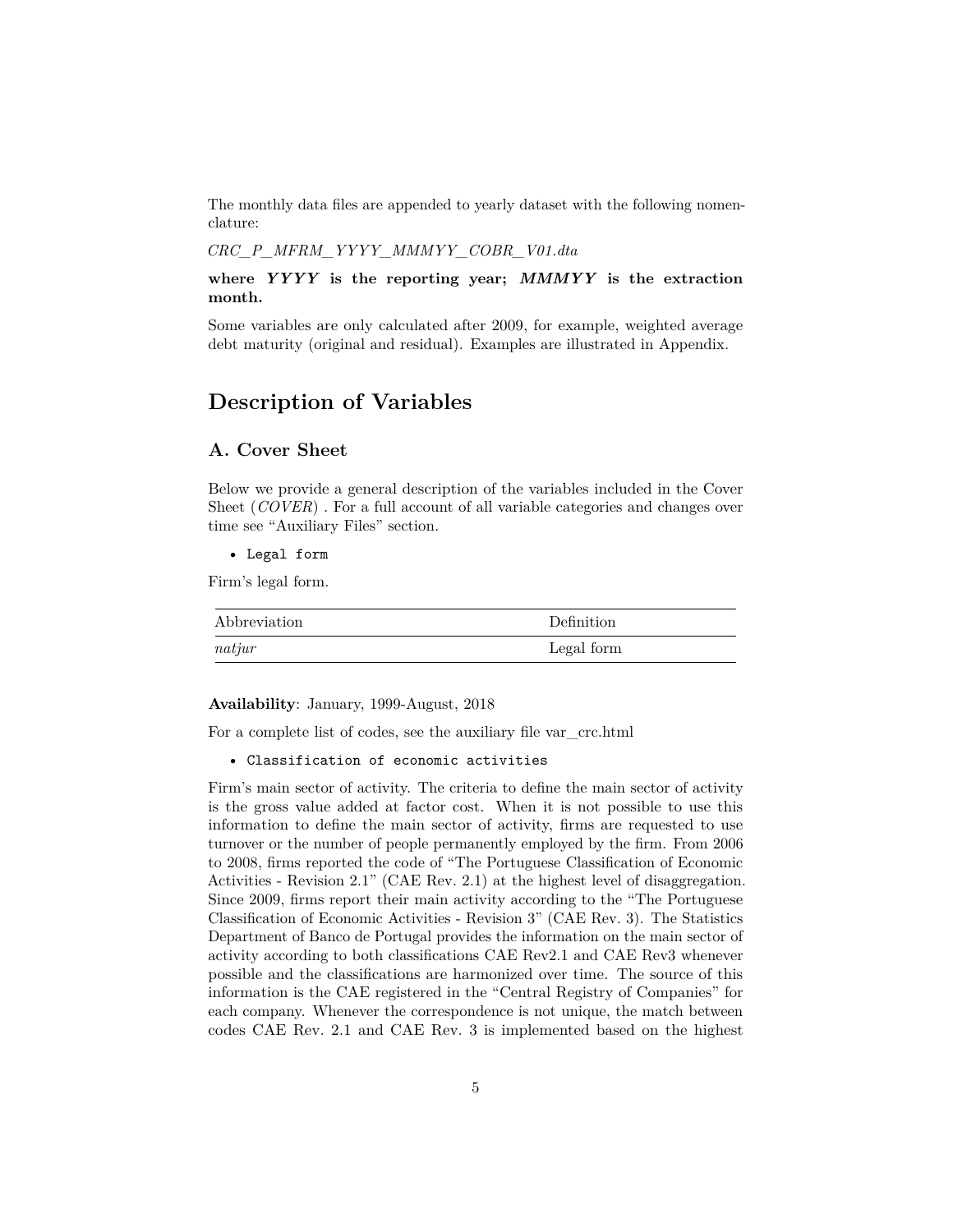frequency of the matches.<sup>[5](#page-5-0)</sup>

| Abbreviation | Definition                                                            |
|--------------|-----------------------------------------------------------------------|
| cae21        | Portuguese classification of Economic activities<br>(version $2.1$ ). |
| case3        | Portuguese classification of Economic activities<br>(version 3).      |

**Availability**: January, 1999-August, 2018

For a complete list of codes, see the auxiliary file [var\\_crc.html](./aux_files/variables_description/var_crc.html)

```
• Geographical location
```
Firm's geographical location (district and municipality in which a firm is located).

| Abbreviation | <b>Definition</b> |
|--------------|-------------------|
| district     | District          |
| municipality | Municipality      |

**Availability**: January, 1999-August, 2018

For a complete list of codes, see the auxiliary file [var\\_crc.html](./aux_files/variables_description/var_crc.html)

```
• Institutional sector
```
Firm's institutional sector. The algorithm to allocate a firm to a specific institutional sector is based on the classification of economic activity, the name of the firm and other variables available at *Banco de Portugal*. Therefore, in some cases the institutional sector may not be in line with the sector of economic activity.

| Abbreviation | <b>Definition</b>               |
|--------------|---------------------------------|
| si           | Institutional sector (SEC 95)   |
| si final     | Institutional sector (SEC 2010) |

**Availability**: January, 1999-August, 2018

For a complete list of codes, see the auxiliary file [var\\_crc.html](./aux_files/variables_description/var_crc.html)

• Information date

The start date and end date of the identified information

<span id="page-5-0"></span> $^{5}$  For more information on firm's sector of activity please see [SICAE Website](http://www.sicae.pt/Default.aspx)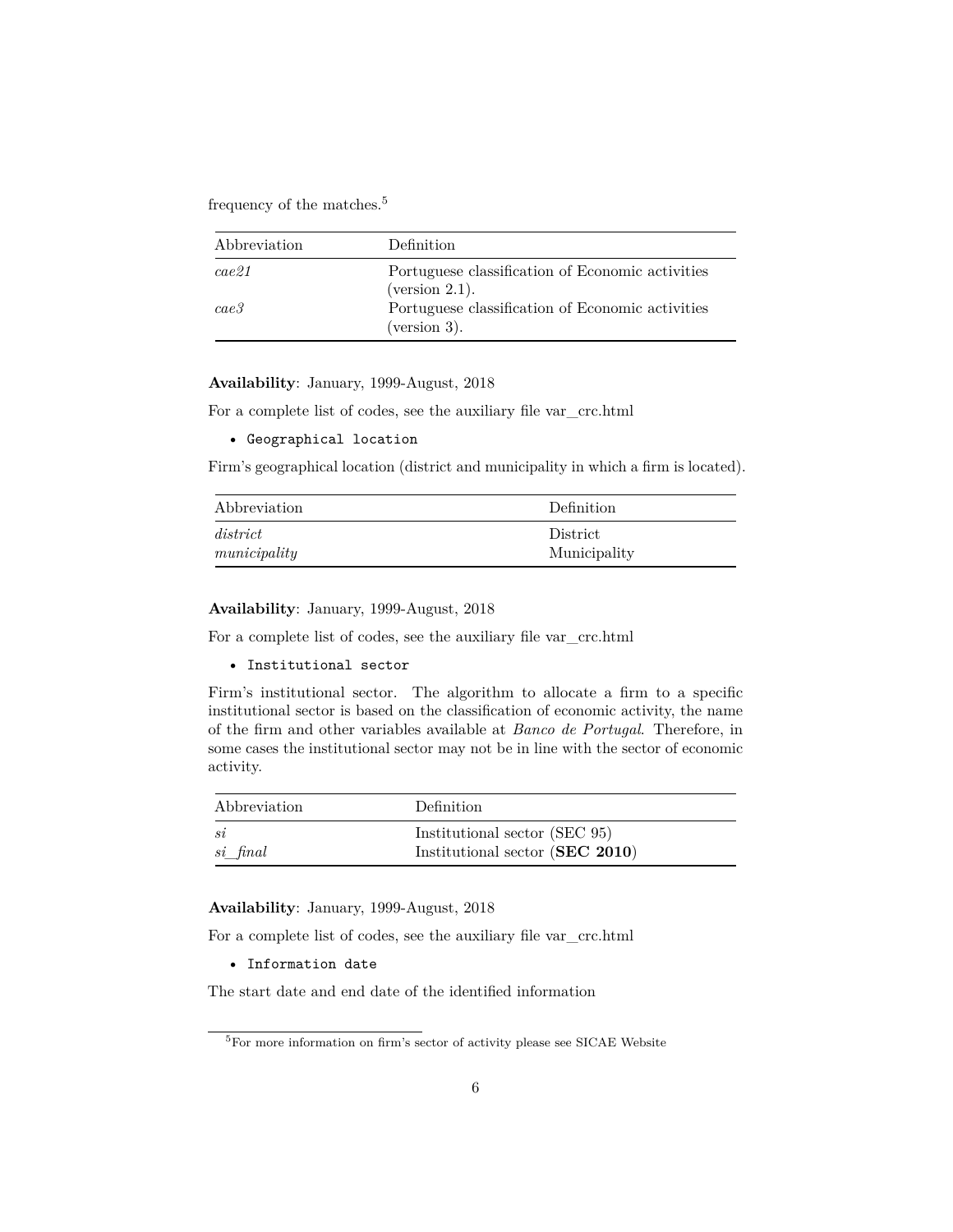| Abbreviation | <b>Definition</b>             |
|--------------|-------------------------------|
| mindate      | Start date of the information |
| maxdate      | End date of the information   |

<span id="page-6-0"></span>**Availability**: January, 1999-August, 2018

#### **B. Credit Outstanding and Bank Relationships**

Below we provide a general description of the variables included in the credit outstanding & bank relationship (*COBR*) file. For a full account of all variable categories and changes over time see ["Auxiliary Files" section.](#page-15-1)

• Firm identifier

Unique identifier that enables tracking borrowing firms over time. *tina* is the anonymized tax identification number, available in all files. In the original credit exposure data, Portuguese firms are identified by the tax identification number (NIPC). *Banco de Portugal* control the credibility of debtor identification in CCR by cross-checking other sources to ensure that the identification exists and is valid. It should also be noted that reporting to CCR does not depend on the nationality of the debtors but their country of residence.<sup>[6](#page-6-1)</sup>

| Abbreviation | Definition                 |
|--------------|----------------------------|
| tina         | Anonymized firm identifier |

**Availability**: January, 1999-August, 2018

• Reference date

The reference month of the data

| Abbreviation | Definition                   |
|--------------|------------------------------|
| date         | Reference month of the data. |

**Availability**: January, 1999-August, 2018

• Global Credit

The credit outstanding variables characterize the amount outstanding according to a variety of dimensions.

<span id="page-6-1"></span> ${}^{6}$ For instance, the file of the taxpayers' identification numbers managed by the Tax and Customs Authority (TA) and the national file of Collective Persons (FNPC) managed by the Ministry of Justice are often cross-checked to ensure consistency.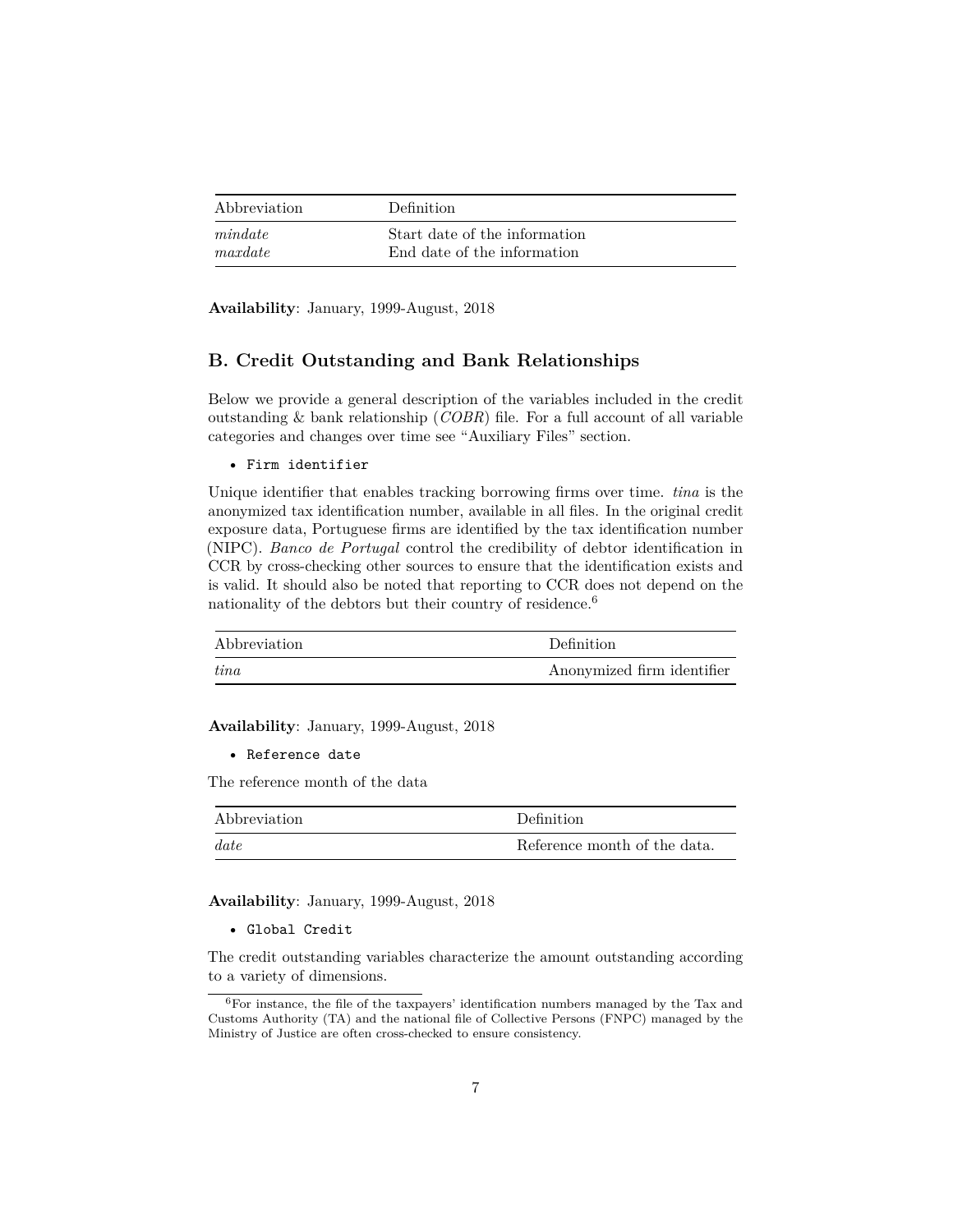Global credit is the sum of regular credit and potential credit, representing the total available credit that a firm accesses.

| Abbreviation | Definition                             |
|--------------|----------------------------------------|
| valor global | Total available credit that a firm can |
|              | access                                 |

**Availability**: January, 1999-August, 2018

• Regular Credit

Regular credit is credit effectively used in a regular or overdue situation, i.e., without payment delays as defined in the respective contract.

| Abbreviation       | Definition                          |
|--------------------|-------------------------------------|
| $valor\_effective$ | Credit that a firm used effectively |

**Availability**: January, 1999-August, 2018

| Examples of effective credit                                             |
|--------------------------------------------------------------------------|
| Loans for the acquisition of financial instruments (shares, bonds, etc.) |
| Discount and other credits secured by effects                            |
| Overdrafts on bank accounts                                              |
| Leasing and factoring                                                    |
| Used amounts of credit cards                                             |

#### • Potential Credit

Potential credit represents irrevocable commitments of the participating entities.

| Abbreviation    | Definition                                                                                        |
|-----------------|---------------------------------------------------------------------------------------------------|
| valor potencial | Credit that a firm can access because of irrevocable<br>commitments of the participating entities |

**Availability**: January, 1999-August, 2018

**Examples of potential credit** Unused amounts of credit cards Lines of credit Guarantees provided by participating entities Guarantees and guarantees given in favor of the participating entities Any other credit facilities likely to be converted into effective debts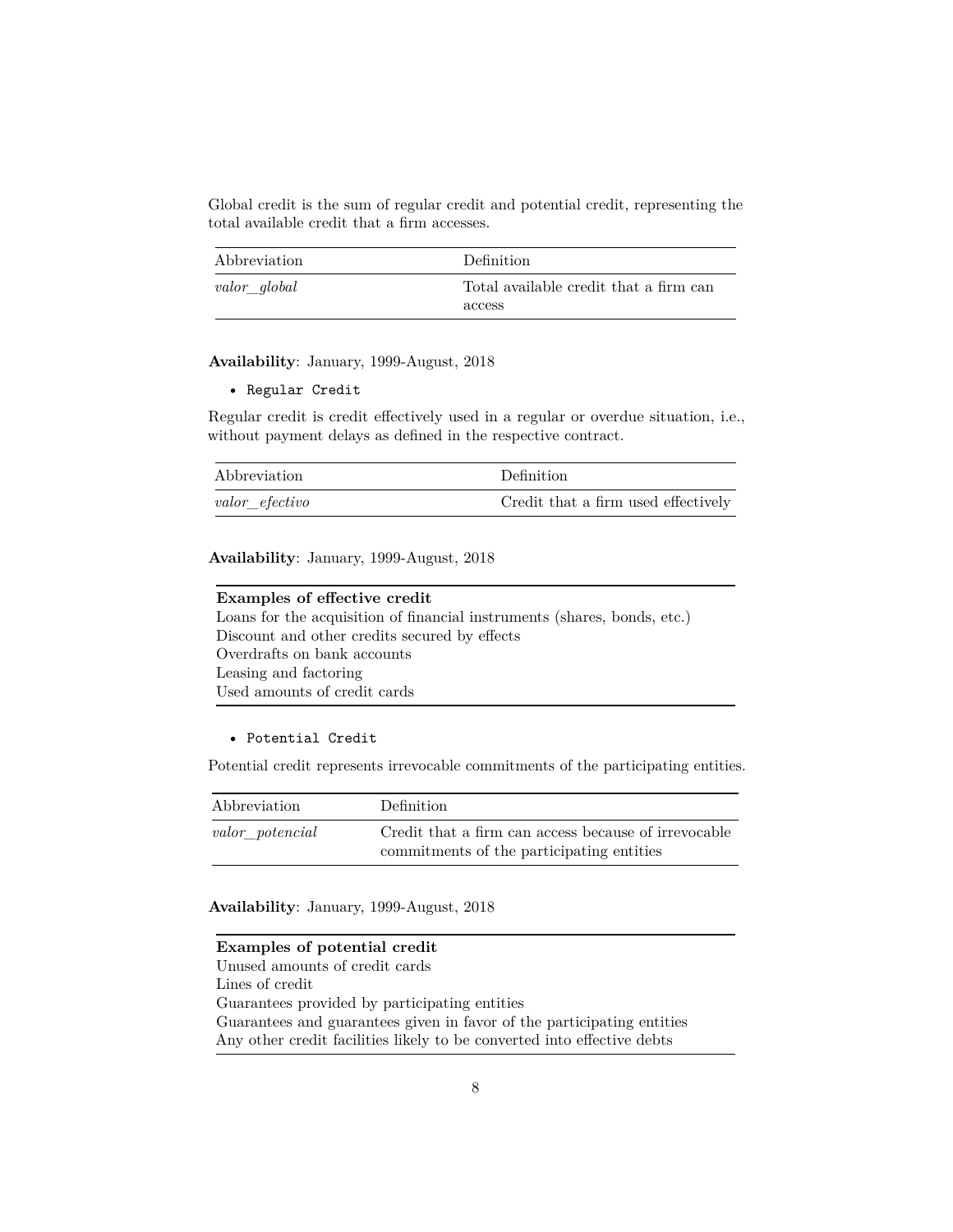*Banco de Portugal* requires all credit-granting institutions to report to the CCR their outstanding loan exposure by instrument of all irrevocable credit obligations. There is one important exception of an institution which stopped reporting revocable credit card obligations in May 2013, causing a break in the data.

#### • Overdue Credit

All outstanding credit exposures recorded as non-performing (including overdue, written off, renegotiated credit, overdue credit in litigation, and written off credit in litigation) are aggregated to calculate overdue credits. It includes principal, interest and related fees.

For written-off credits, participating entities also have the discrepancy to file the written-off credit in court and classify the credit as "written-off credit in litigation". Similarly, the classification occurs from the initialization of the legal proceedings until the final decision.

| Abbreviation  | Definition                      |
|---------------|---------------------------------|
| valor vencido | Non-performing credit of a firm |

| Overdue Credit<br>Type |                                                             |
|------------------------|-------------------------------------------------------------|
| Overdue Credit         | Credit exposure that remains unpaid past the due maturity   |
|                        | date.                                                       |
| Written-off            | Credit exposure that has become seriously delinquent and    |
| Credit                 | the creditor has given up on being paid.                    |
| Renegotiated           | Credit exposure that is overdue and has been renegotiated   |
| Credit                 | without additional collateral.                              |
| Overdue Credit         | Overdue credit that is filed in court. The classification   |
| in Litigation          | starts from the initialization of the legal proceedings and |
|                        | ends after the final decision.                              |
| Written-Off            | Written-off credit that is filed in court. Similarly, the   |
| Credit in              | classification should occur since the initialization of the |
| Litigation             | legal proceedings until the final decision.                 |

**Availability**: January, 1999-August, 2018

#### • Short-term Credit

Short-term credit is calculated using two different definitions.

In the first place, short-term credit is defined based on the term-to-maturity as agreed in the credit contract, denoted by *valor\_curto\_o*. Specifically, short-term credit has an original maturity of equal to or less than one year. Before 2009, the CCR dataset did not streamline credit exposure based on the maturity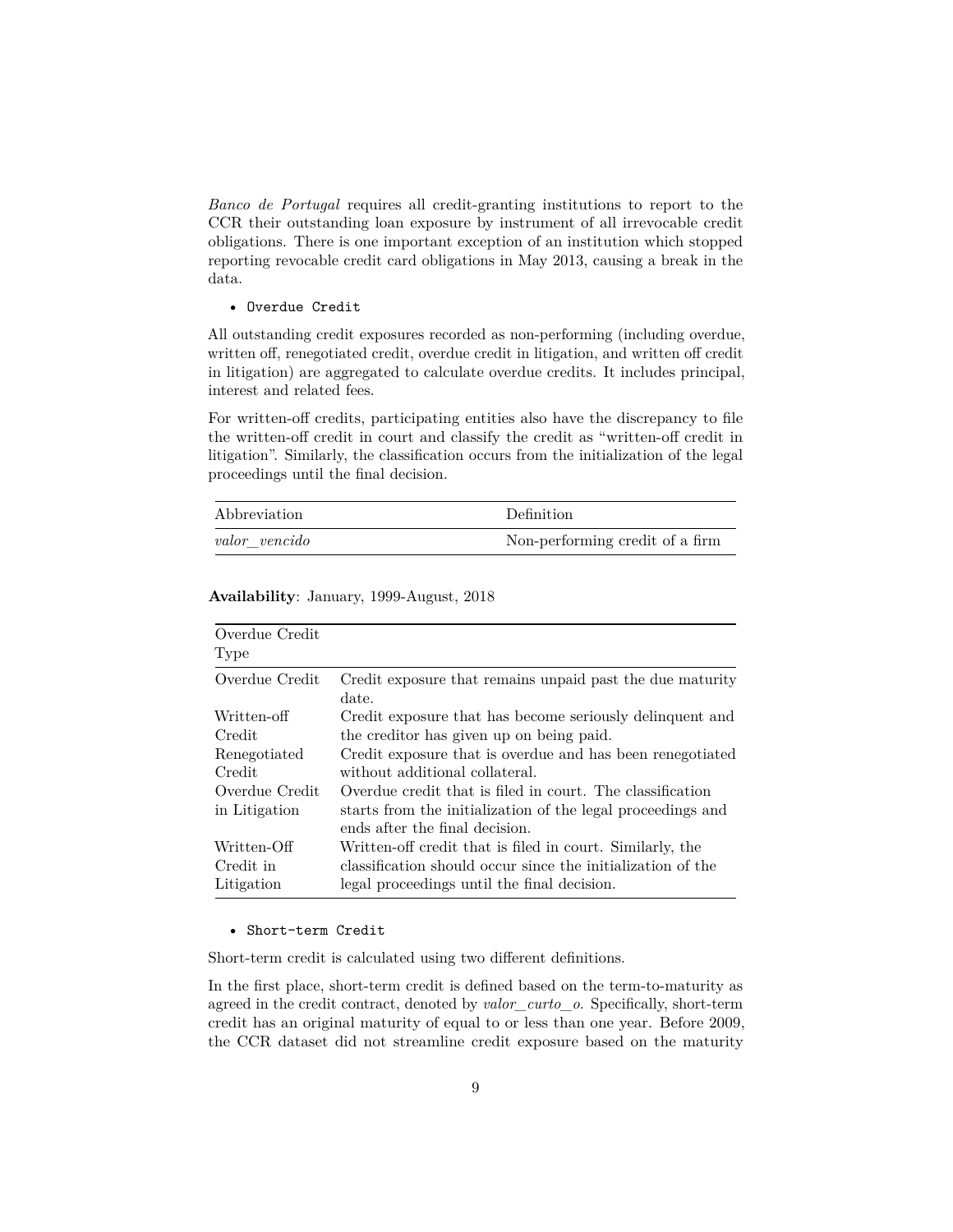structure. Therefore, for the data before 2009, the short-term credit is defined as the aggregation of commercial credit, discount funding, and other short-term funding, which are short-term funding by their nature.

In the second place, short-term credit is defined based on residual maturity – the remaining time until the expiration or the repayment of the instrument, denoted by *valor\_curto\_r*. Specifically, it is credit with a residual maturity of equal to or less than one year. This variable is only available from 2009.

Note that potential credit is excluded for both calculations.

| Abbreviation  | Definition                               |
|---------------|------------------------------------------|
| valor curto o | Credit with an original maturity of less |
|               | than or equal to 1 year                  |
| valor curto r | Credit with a residual maturity of less  |
|               | than or equal to 1 year                  |

**Availability**: January, 1999-August, 2018 for *valor\_curto\_o*; January, 2009- August, 2018 for *valor\_curto\_r*

```
• Long-term Credit
```
Similar to short-term credit, long-term credit is defined based on original and residual maturities.

More precisely, long-term credit is credit with an original or residual maturity of more than one year, denoted by *valor\_longo\_o* and *valor\_longo\_r*, respectively.

Long-term credit defined on an original maturity basis (*valor\_longo\_o*) for the data before 2009 is the aggregation of total credit excluding commercial credit, discount funding, and other short-term funding.

Note that potential credit is excluded for both calculations.

| Abbreviation  | Definition                              |
|---------------|-----------------------------------------|
| valor longo o | Credit with an original maturity of     |
|               | more than 1 year                        |
| valor longo r | Credit with a residual maturity of more |
|               | than 1 year                             |

**Availability**: January, 1999-August, 2018 for *valor\_longo\_o*; January, 2009- August, 2018 for *valor\_longo\_r*

• Weighted average debt maturity

To provide an overall picture of a firm's rollover risk, we compute the weighted average debt maturity. These variables are only available after 2009.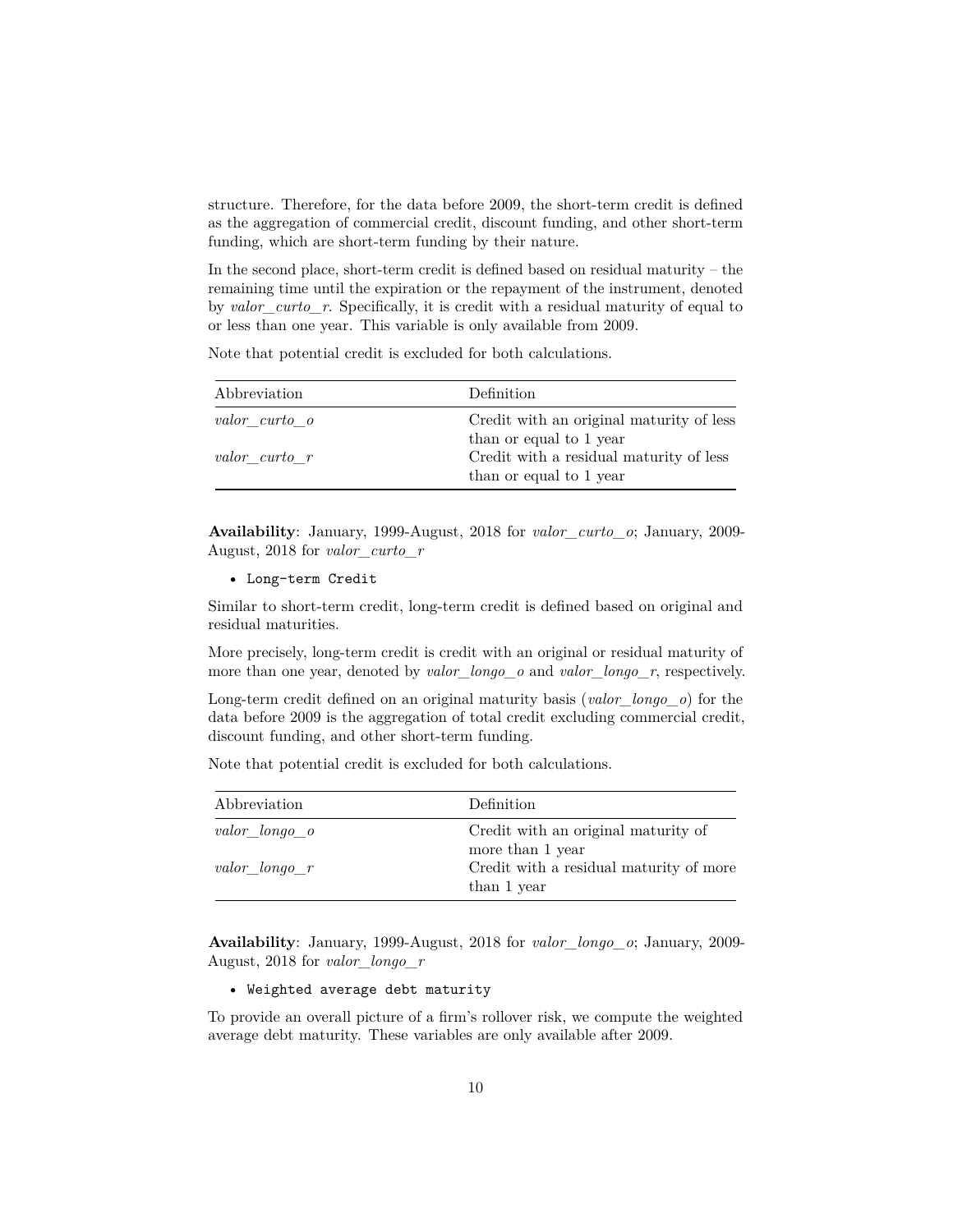| Abbreviation     | Definition                                     |
|------------------|------------------------------------------------|
| prazomedia o     | The weighted average original debt<br>maturity |
| $prazomedia$ $r$ | The weighted average residual debt<br>maturity |

#### **Availability**: January, 2009-August, 2018

All credit exposures reported in the CCR after 2009 are classified based on their original maturity, established in contractual terms, and residual maturity, defined as the time interval between the reference date and the maturity date of the credit agreement. In other words, the original term of the credit characterizes the exposure in relation to the maturity that was contracted for the full repayment of the credit, while the residual term of the credit characterizes the exposure in relation to the maturity between the date to which the communication refers and the date contracted for the full amortization of the credit.

These two variables are defined in ranges, including a category "Undetermined" (code 1) which is used to characterize credit exposures which, by their nature, do not have a contractually defined maturity or for which it is not possible to determine a due date. In addition, the reporting of debt maturity has undergone a major change in classification in December, 2013. For example, the maturity class "1 to 5 years" (code 5) is only valid between January, 2009 and November, 2013. From December 2013, this category is replaced by the maturity class codes 51-54. The same applies to the maturity class "5 to 10 years" (code 6 replaced by codes 61-65), and the maturity class "10 to 20 years" (code 7 replaced by codes 71 and 72).

Due to these specificities, we adopt the following procedure.

Firstly, we harmonize the debt maturity information after December, 2013 using the classification of September, 2009 as the latter is less disaggregated than the former.

Secondly, we assign the midpoint maturity for each maturity classification (0.5 years for maturity less than or equal to 1 year; 3 years for more than 1 year and less than or equal to 5 years; 7.5 years for more than 5 year and less than or equal to 10 years; 15 years for more than 10 year and less than or equal to 20 years; 22.5 years for more than 20 year and less than or equal to 25 years; 27.5 years for more than 25 year and less than or equal to 30 years). We assign an average value of 40 years for credit maturing in more than 30 years.

Thirdly, we calculated the average debt maturity, weighted by the credit outstanding with the corresponding maturity.

Lastly, we reassign a maturity class to the calculated weighted average maturity value: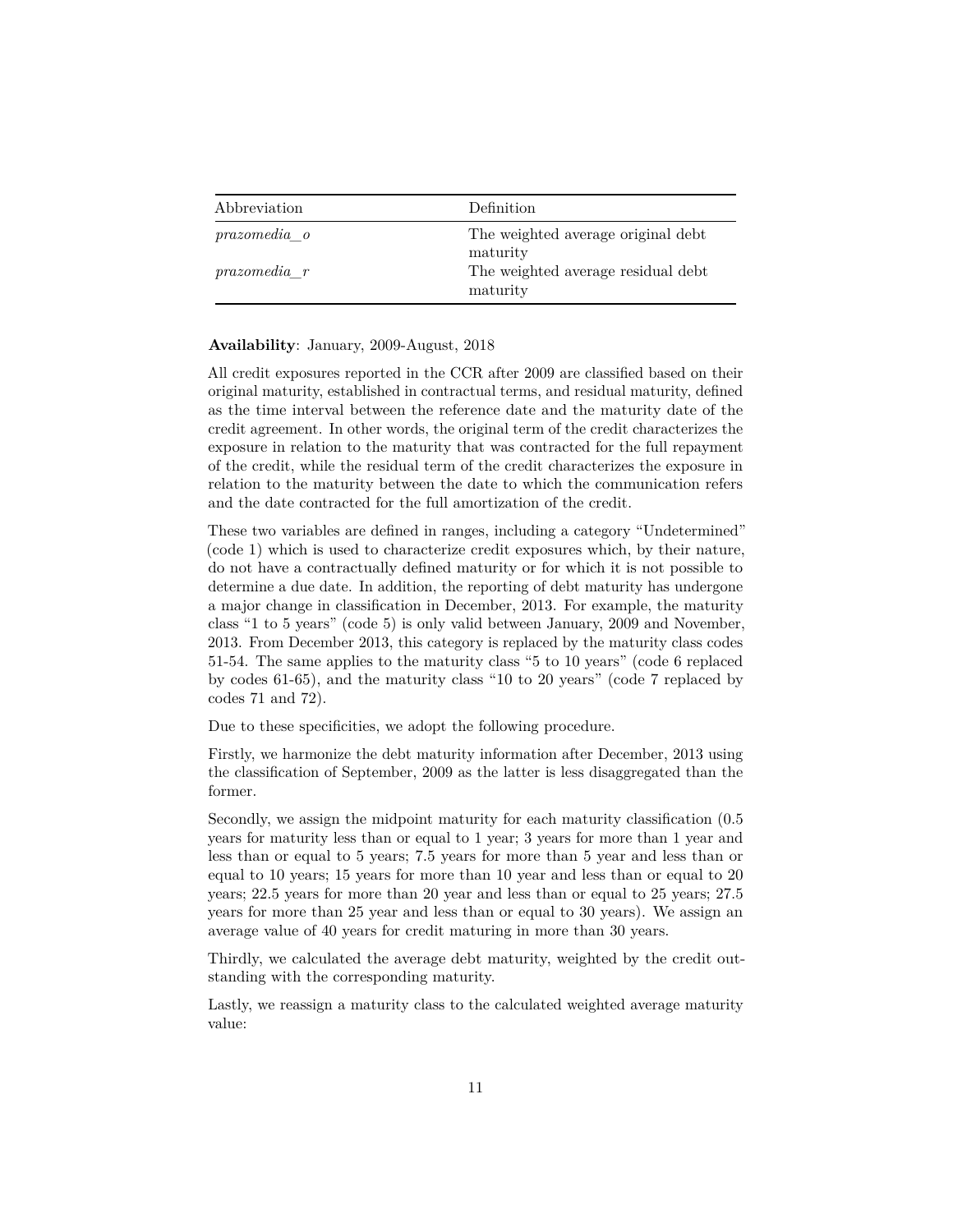| Maturity Class | Definition                                      |
|----------------|-------------------------------------------------|
| 1              | Credit with a calculated weighted average       |
|                | maturity of less than or equal to 1 year        |
| $\mathcal{D}$  | Credit with a calculated weighted average       |
|                | maturity of more than 1 year and less than or   |
|                | equal to 5 years                                |
| 3              | Credit with a calculated weighted average       |
|                | maturity of more than 5 years and less than or  |
|                | equal to 10 year                                |
| $\overline{4}$ | Credit with a calculated weighted average       |
|                | maturity of more than 10 years and less than or |
|                | equal to 20 year                                |
| 5              | Credit with a calculated weighted average       |
|                | maturity of more than 20 year                   |

### • Credit by maturity structure

For the data after 2009, we breakdown the amount of credit using various maturity classifications, as illustrated below.

| Abbreviation         | Definition                                    |
|----------------------|-----------------------------------------------|
| valor prazo1 o       | Credit with an original maturity of less than |
|                      | or equal to 1 year                            |
| $valor\_prazo2_o$    | Credit with an Original maturity of more than |
|                      | 1 year and less than or equal to 5 years      |
| $valor\_prazo3_o$    | Credit with an Original maturity of more than |
|                      | 5 years and less than or equal to 10 year     |
| $valor\_prazo4\_\ o$ | Credit with an Original maturity of more than |
|                      | 10 years and less than or equal to 20 year    |
| $valor\_prazo5_o$    | Credit with an Original maturity of more than |
|                      | 20 year                                       |

**Availability**: January, 2009-August, 2018

| Abbreviation     | Definition                                                                               |
|------------------|------------------------------------------------------------------------------------------|
| valor $prazo1$ r | Credit with a residual maturity of less than<br>or equal to 1 year                       |
| valor $prazo2$ r | Credit with a residual maturity of more than                                             |
| valor $prazo3$ r | 1 year and less than or equal to 5 years<br>Credit with a residual maturity of more than |
|                  | 5 years and less than or equal to 10 year                                                |
| valor $prazo4$ r | Credit with a residual maturity of more than                                             |
|                  | 10 years and less than or equal to 20 year                                               |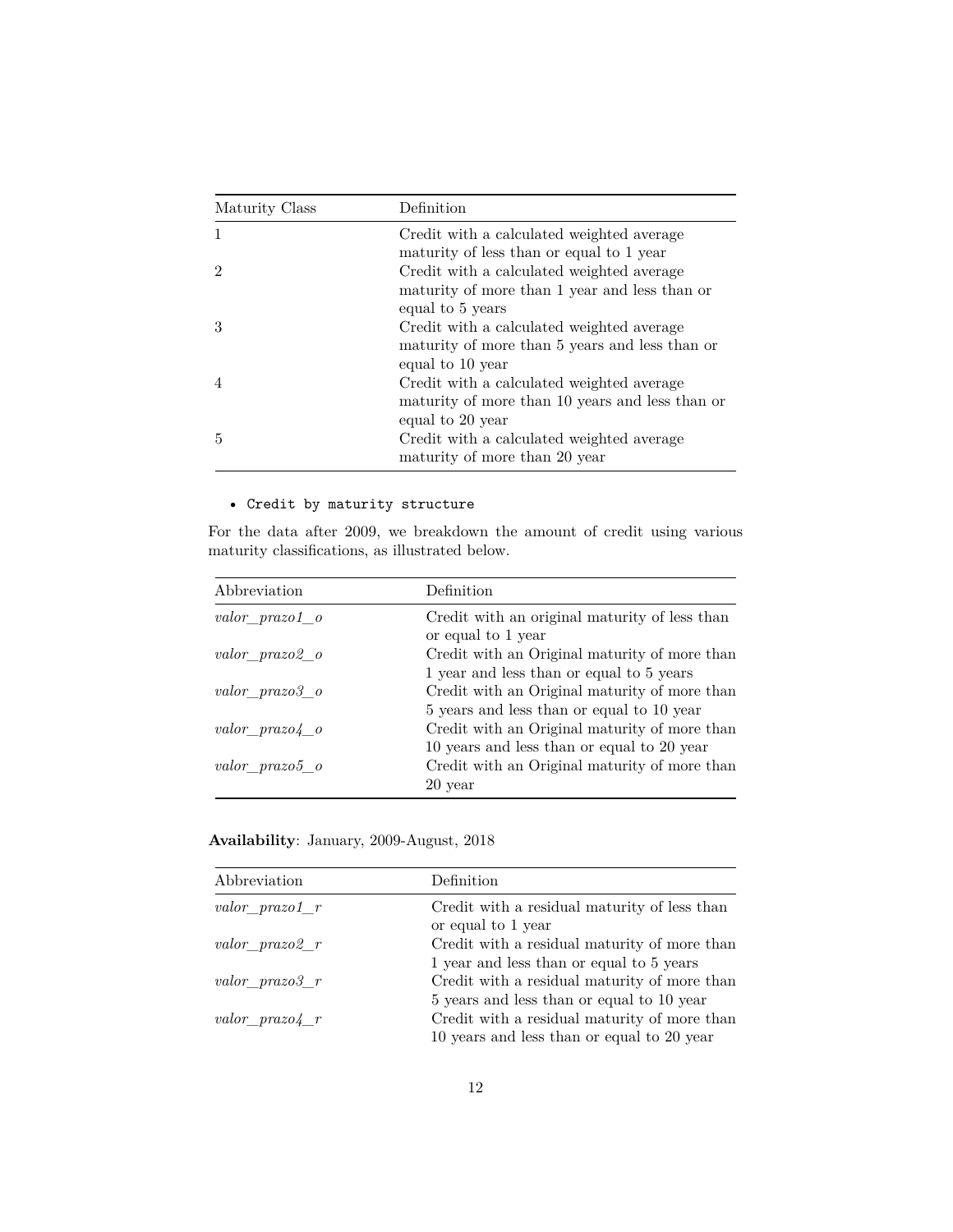| Abbreviation       | Definition                                              |
|--------------------|---------------------------------------------------------|
| $valor\_prazo5\_r$ | Credit with a residual maturity of more than<br>20 year |

**Availability**: January, 2009-August, 2018

```
• Secured credit by collateral type
```
For the data after 2009, we calculate the amount of secured credit broken down by collateral type.

| Abbreviation | Collateral Type                                  |
|--------------|--------------------------------------------------|
| $valor\_g1$  | Credit secured by real collateral mortgaged      |
| valor $q2$   | Credit secured by real collateral not mortgaged  |
| valor $q3$   | Credit secured by financial collateral           |
| $valor\_g4$  | Credit secured by personal guarantee provided by |
|              | firm or individual                               |
| valor $q5$   | Credit secured by personal guarantee granted by  |
|              | the state or financial institution               |
| valor $q6$   | Credit secured by other guarantees               |

**Availability**: January, 2009-August, 2018

We measure bank relationships in three dimensions: number of bank relationships, largest relationship, and the concentration of bank relationship. We consider that a firm maintains a relationship with a bank using all available credit (including unused credit).

• Number of bank relationships

This variable measures the size of a firm's bank relationships. Precisely, we calculate the number of active bank relationships, i.e., the number of banks from whom a firm is able to borrow in a specific month. It means that unused credit is also taken into account in the calculation of bank relationships.

#### • Largest bank relationship

This variable features the borrowing from a firm´s major bank. It is measured as the percentage of a firm´s available credit from the major bank to the firm´s total available credit.

#### • Concentration of bank relationships

The concentration of bank relationship is calculated using the Herfindahl– Hirschman Index as the sum of the squares of the bank lending share for a firm.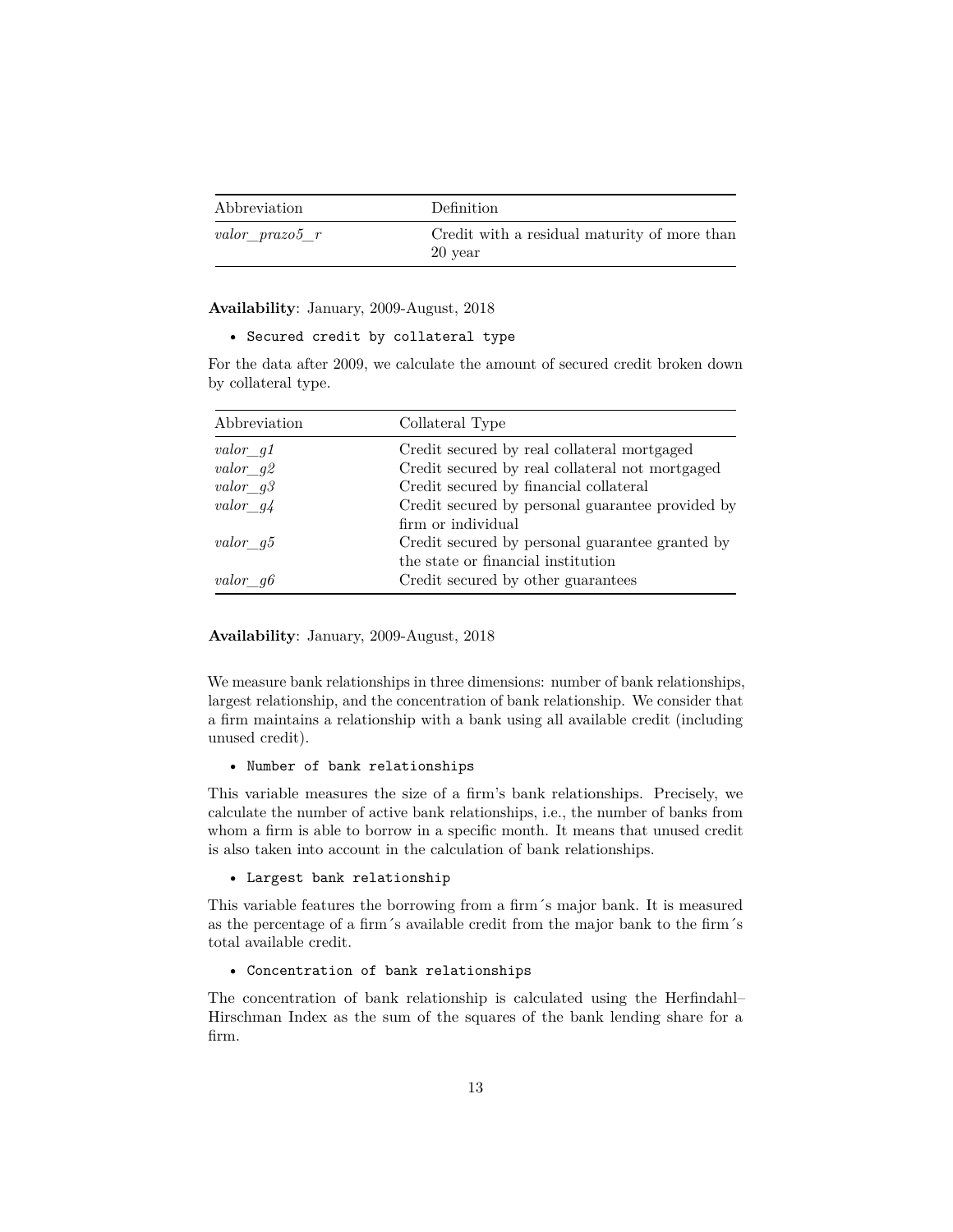| Abbreviation    | Definition                                                       |
|-----------------|------------------------------------------------------------------|
| nb relacao      | The number of active bank relationships of a<br>firm             |
| $max$ $relacao$ | The largest bank relationship (in percentage)<br>term) of a firm |
| hhi relacao     | The concentration of a firm's bank<br>relationships              |

### <span id="page-13-0"></span>**Basic Descriptive Statistics**

Table 1- Number of firms over the data period (year-end) in the credit outstanding  $&$  bank relationship file<sup>[7](#page-13-2)</sup>

```
global path1 "Z:/data/Products/CRC/2018_04/CRC_Annual/Output/Data/Firms/"
global path2 "Z:/data/Products/CRC/2017_04/CRC_Annual/Output/Data/Firms/"
global path3 "Z:/data/Products/CRC/2019_04/CRC_Annual/Output/Data/Firms/"
quietly use "${path3}/2018/External/CRC_A_MFRM_2018_APR19_COBR_V01.dta", clear
quietly append using "${path1}/2017/External/CRC_A_MFRM_2017_APR18_COBR_V01.dta"
quietly keep if (year(dofm(date))<2018 & month(dofm(date))==12) | (year(dofm(date))==2018
quietly forval i =1999/2016 {
  quietly append using "${path2}/`i'/External/CRC_A_MFRM_`i'_APR17_COBR_V01.dta"
  quietly keep if (year(dofm(date))<2018 & month(dofm(date))==12) | (year(dofm(date))==2
}
quietly gen Year= year(dofm(date))
quietly sort tina Year
table Year, contents(freq) center
```
### <span id="page-13-1"></span>**Legislation**

Variable definitions changed over time. Some variables, for instance, credit situation (*situacaocredito*), maturity (*prazooriginal* and *prazoresidual*), and collateral type (*tipogarantia*) have undergone major changes in classification, as framed by *Banco de Portugal*'s instructions. It is important to note that even small changes may require a infrastructural update on the part of the participating financial entities, possibly leading to a gradual implementation of the instruction even though legally all the entities should implement the instructions at the same time. Below is a list of relevant legislations:

<span id="page-13-2"></span><sup>&</sup>lt;sup>7</sup>The credit outstanding  $\&$  bank relationship data is only available until August, 2018 due the transition from CCR to AnaCredit.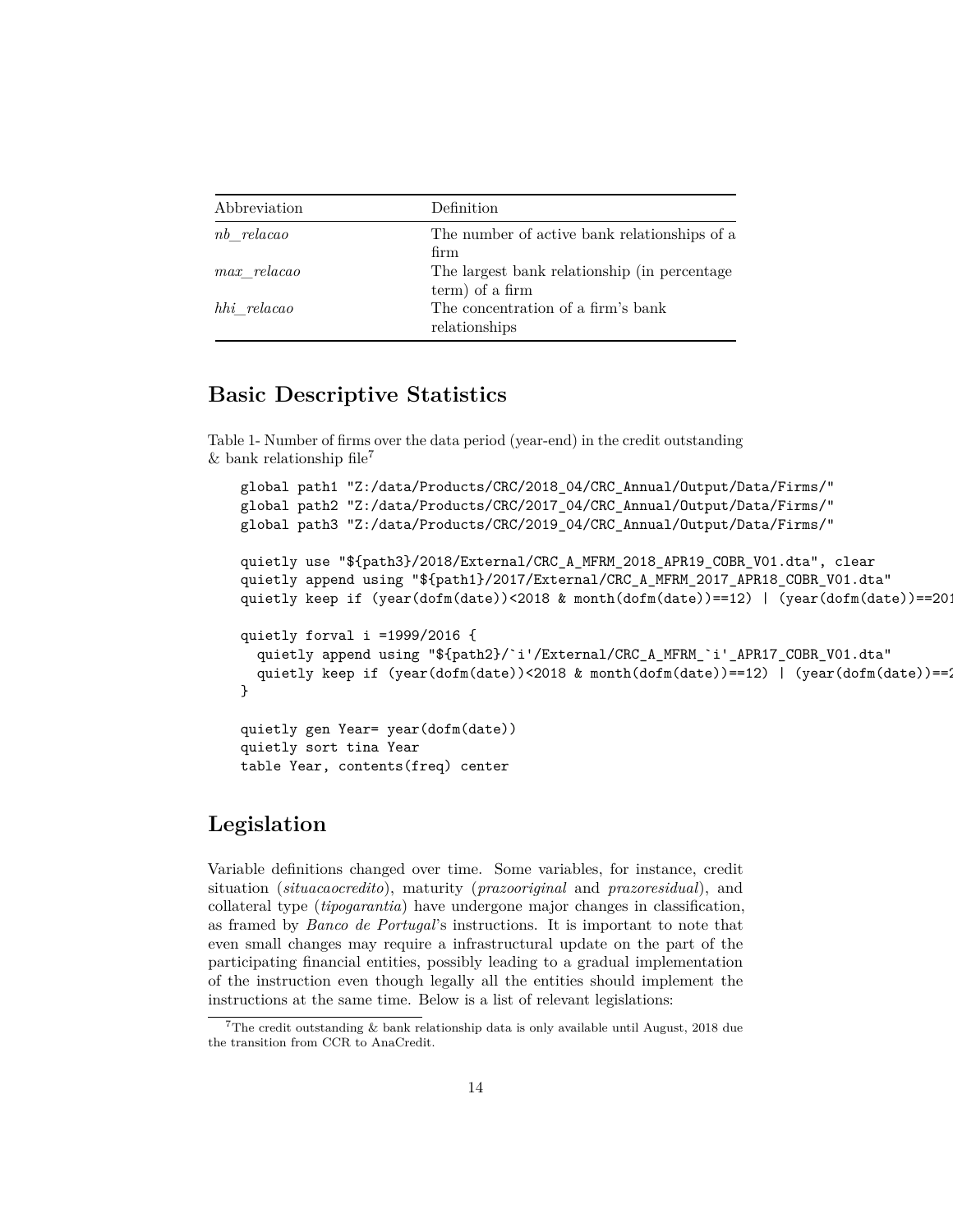- **[Decree-Law no. 47909/1967](#page-0-1)**, September 7 and **[Decree-Law no.](#page-0-1) [48731/1968](#page-0-1)**, December 4 - established the service of centralizing and disseminating credit risk information and defines its purpose and operation, given the need of credit and other financial institutions to properly assess the risks of their operations.
- **[Carta Circular no 29/96/DOC](#page-0-1)**, September 18 eliminated credit classes associated with *empréstimos de poupança-crédito*, which are now classified as *empréstimos de poupança-emigrante* (the conversion of savingscredit loans into savings-immigrant loans).
- **[Decree-Law no. 5/1998](#page-0-1)**, January 31 amended the Organic Law of *Banco de Portugal*, with a view to its integration into the European System of Central Banks.
- **[Decree-Law no. 67/1998](#page-0-1)**, October 27 transposed the Directive 95/46/CE of the European Parliament and the Directive of the Council in 24-10-1995 on the protection of individuals in processing and circulating data.
- **[Instrução no. 16/2001](#page-0-1)** reviewed the separation of potential from actual amounts of credit.
- **[Instrução no. 11/2002](#page-0-1)** establishment of a 90 day period to register a credit exposure (*sem direito de regresso*) or overdue credit (*com direito de regresso*) after invoices are due; revocable commitments (code 921) are no longer reported as a credit of type 6 (off balance sheet commitments); factoring credit more than 90 days overdue reported as type 7 (nonperforming credit) or 8 (credit in litigation). Participating entities are encouraged to provide relevant information for credit risk assessment. In addition, renegotiated credits are requested to be reported since July, 2001.
- **[Instrução no. 15/2002](#page-0-1)** made procedural changes to access and occasional communication requested by the Banco de Portugal (no analysis impact).
- **[Decree-Law no. 53/2004](#page-0-1)**, March 18 integrated the information on court decisions regarding insolvency proceedings of collective or individual people, provided by the Ministry of Justice, following the approval of the CIRE - Insolvency Code.
- **[Instrução no. 7/2006](#page-0-1)** created new types of credit for the variable type (codes 11-14) which include guarantees, sureties, and credit communicated by foreign central banks.
- **[Instrução no. 21/2008](#page-0-1)** changed the CCR to its current format (as in *Caderno* da CCR) and defined the scope, reporting deadline, and stress the important of reporting the types of information. Some codes were significantly changed.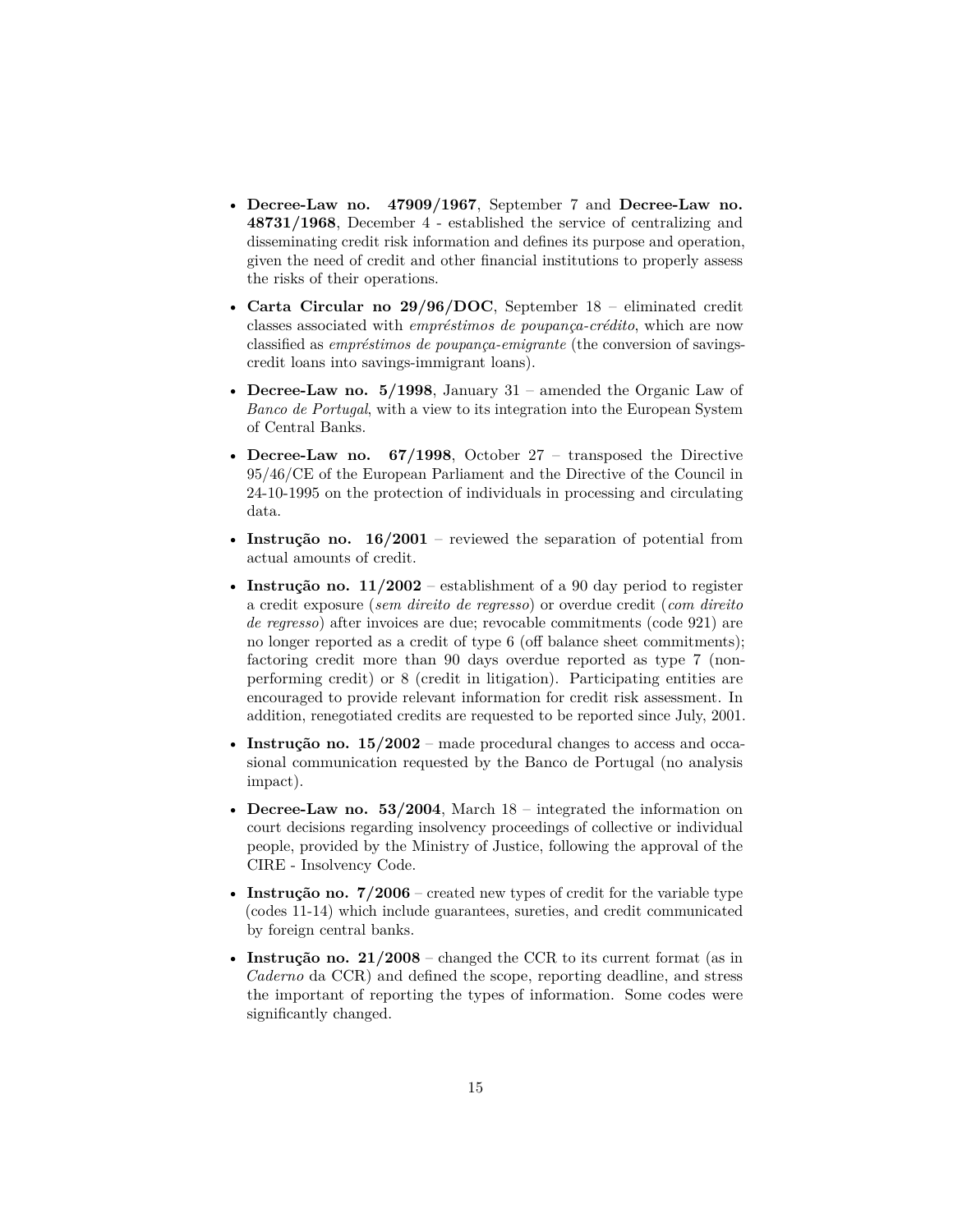- **Instrução no.** 7/2009 included credit reports from the State to protect unemployed individuals' real estate ownership and created a special classification for these credits. This revised version contains more loanlevel variables. Another important consequence of the revision was the incorporation of loans to Portuguese firms granted by foreign branches of Portuguese banks.
- **Instrução no.** 18/2010 imposed mandatory reporting of credit less than 90 days overdue (*crédito sem recurso*) if used in guarantee pools in Eurosystem operations; excluded shareholder's advances (*suprimentos*) from financial institutions; imposed mandatory reporting of securitized debt issued for a certain debtor (even if the financial institution does not have ownership) and exclusion of securitized debt in the exposure sheet of the institution.
- **Instrução no.** 17/2013 separated overdue and written-off credit in litigation – codes 6 and 7; added new maturity categories and new collateral classifications

### <span id="page-15-0"></span>**Citation of this dataset**

Banco de Portugal Microdata Research Laboratory (BPLIM) (2019): Central Credit Responsibility Database - Firm Level Data. Extraction: June 2019. Version: V1. BANCO DE PORTUGAL. Dataset. https://doi.org/10.17900/CRC.FRM.Jun2019.V1

### <span id="page-15-1"></span>**Auxiliary Files**

For a description of each variable in each dataset (name, unit of measurement, data and storage type, format, year of first and last observation), an account of the changes occurred over time, summary statistics for each dataset and a codebook for each dataset, please check the following auxiliary files:

| Data File                                                       | Description of<br>Variables | Summary<br><b>Statistics</b> | Codebook                    | Dataset<br>description |
|-----------------------------------------------------------------|-----------------------------|------------------------------|-----------------------------|------------------------|
| Central<br>Credit Re-<br>sponsibility<br>Firm<br>$(CCR$ FRM $)$ | var crc.html                | stat crc.html                | cdbk crc.html dscr crc.html |                        |

The Summary Statistics, Codebook and Dataset Description files are available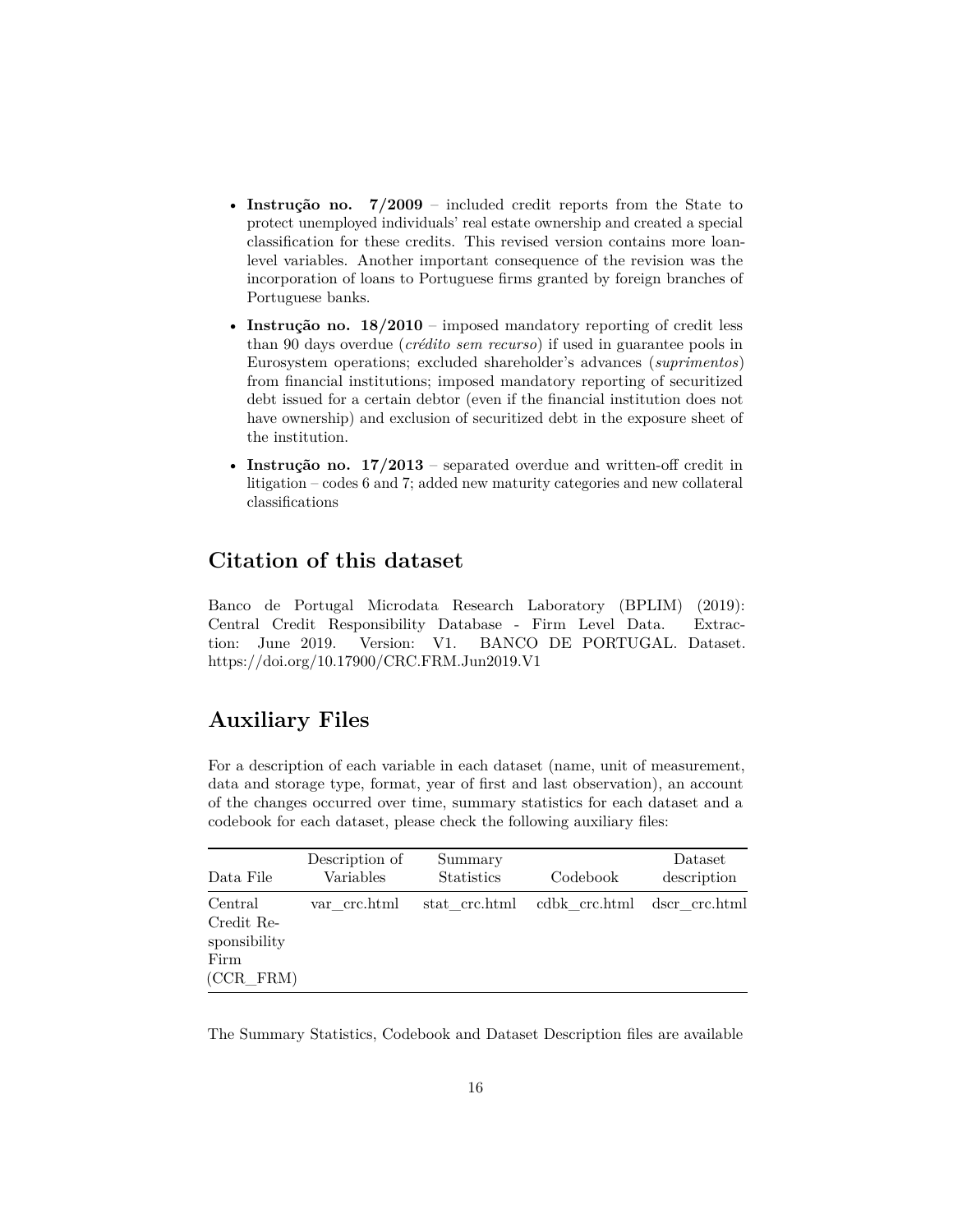<span id="page-16-0"></span>on BPLIM's servers.

# **Useful Links**

<span id="page-16-1"></span>[CCR home page](https://www.bportugal.pt/area-cidadao/formulario/227) [Statistical Bulletin](https://www.bportugal.pt/en/publicacao/statistical-bulletin)

## **Useful Ado Files**

 $\#\#$  A. Construction of Firm Default Profile

Description

default is a Stata user-written command to help calculate default events using information from the datasets.

Syntax

default panelvar timevar overduevar benchmarkvar, [options]

where panelvar is a unit identifier for the panel, timevar identifies the time variable, overduevar identifies the variable of total overdue credit and benchmarkvar identifies the benchmark variable with which one can calculate the overdue intensity.

General Options

*THRESHOLD*: a pre-determined threshold of overdue credit ratio, 0.025 by default.

*RUNS*: a sequence/run of consecutive threshold hits for the same individual, 3 by default.

*IGNOREGAP*: allow gaps in the data when counting runs.

#### Generated Variables

Firm default variables are constructed based on the default definition of Antunes, Gonçalves and Prego (2016). By default, we flag out firm-month observations when more than 2.5% percent of total credit is reported overdue and define default event if a firm is flagged up for at least three consecutive months. For example, if a firm has overdue credit that amounts to more than 2.5% of its total credit in January and February, 2015 but later paid off the overdue credit in March, 2015, the firm will not be considered as in default in January and February, 2015. Researchers can also choose to apply an alternative threshold for the overdue credit ratio or/and an alternative duration of overdue status.

The variables generated include: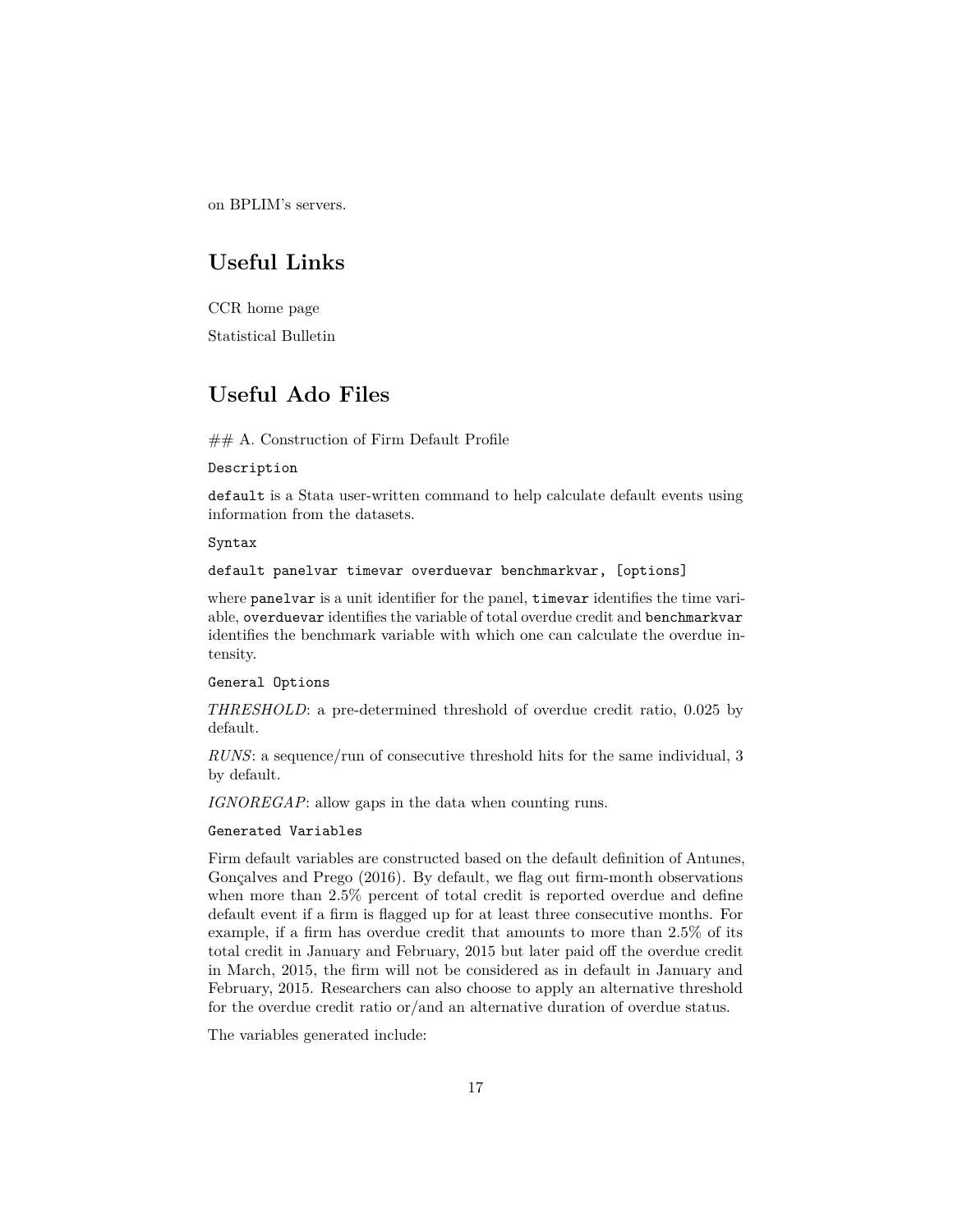• Overdue credit flag (*\_flag*). This is an indicator for the existence of overdue credit. It takes the follow values:

0 - no credit is past due at the time

1 - overdue credit is present but below the threshold

2 - overdue credit is above the threshold

- Default event (*default*). The default event occurs when a firm has credit overdue above the threshold for a run of defined consecutive months (three months by default).
- First default event (*\_fdefault*). The first default event occurs (flagged out with the value of 1) when a firm has credit overdue above the threshold for a run of defined consecutive months for the first time.

#### $## B.$  Aggregation

#### Description

aggregate is a Stata user-written command to help compute aggregates of credit and bank relationship at different frequencies (yearly and quarterly) using various methods (period-end or period average). By default, the ado should only be applied to the original datasets prepared by BPLIM.

Syntax

aggregate panelvar timevar, [options]

where **panelvar** is a unit identifier for the panel and **timevar** identifies the time variable.

General Options

*YEAR*: aggregation by year.

*QUARTER*: aggregation by quarter.

*AVG*: period average.

*END*: period end.

<span id="page-17-0"></span>*NOCHECK*: ignore the difference between the current dataset and the original dataset prepared by BPLIM.

### **Frequently Asked Questions**

<span id="page-17-1"></span>The most frequently asked questions can be found [here.](https://www.bportugal.pt/perguntas-frequentes/276) If you have a question that is not covered in this manual, please send an email to bplim@bportugal.pt.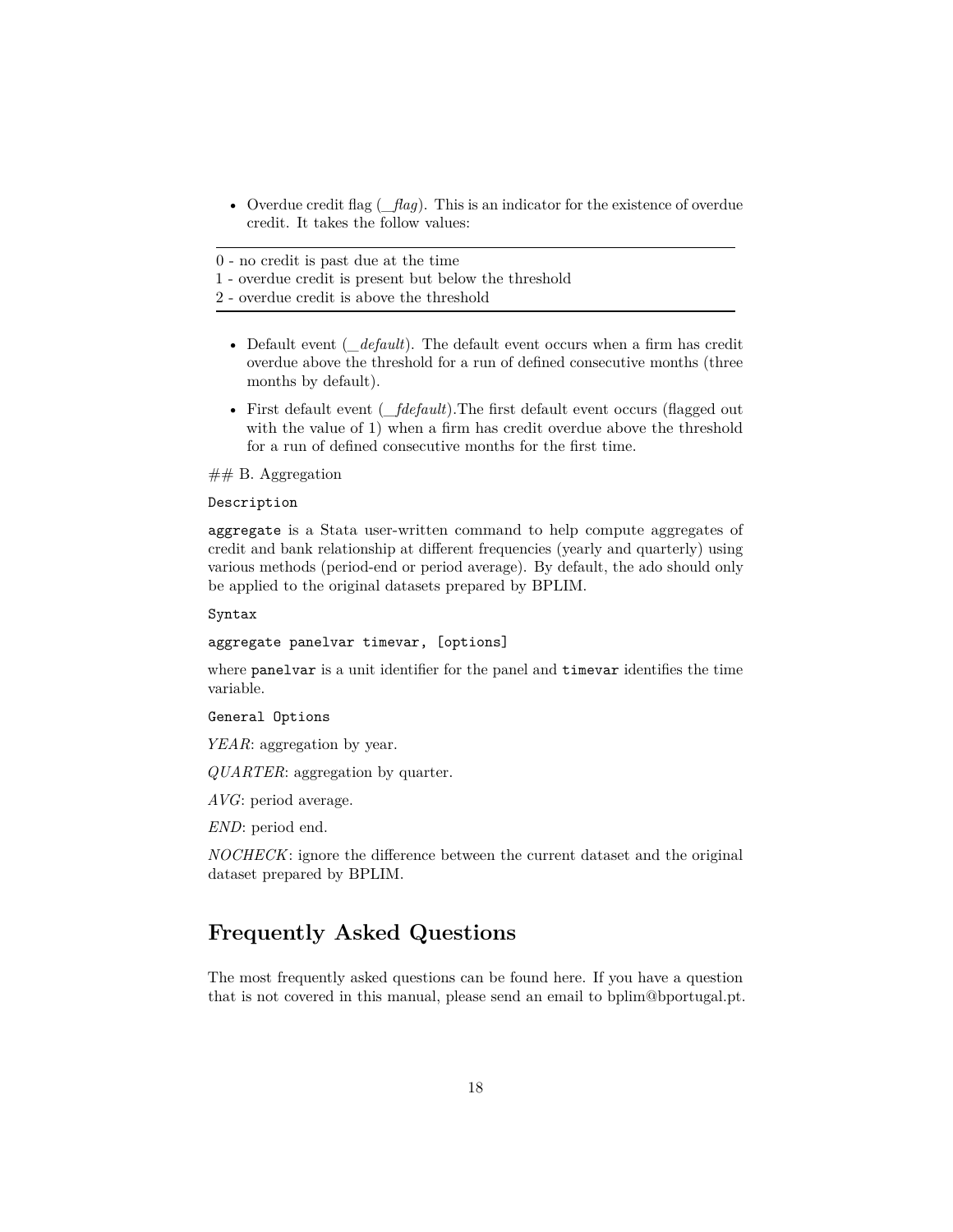### **References**

Banco de Portugal (2003). Central de Responsabilidades de Crédito. Cadernos do Banco de Portugal. Lisboa.

Banco de Portugal (2010). Central de Responsabilidades de Crédito. Cadernos do Banco de Portugal. Lisboa.

Banco de Portugal (2011). Central de Responsabilidades de Crédito. Cadernos do Banco de Portugal. Lisboa.

Banco de Portugal (2014). Central de Responsabilidades de Crédito. **[Manual](#page-0-1) [de Procedimentos Instrução no. 21/2008](#page-0-1)**. Lisboa.

Banco de Portugal (2015). Central de Responsabilidades de Crédito. Cadernos do Banco de Portugal. Lisboa.

João Cadete de Matos (2015). The Portuguese Central Credit Register: a powerful multipurpose tool, relevant for many central bank functions. IFC workshop on "Combining micro and macro statistical data for financial stability analysis". Bank for International Settlements.

<span id="page-18-0"></span>Antunes, António, Homero Gonçalves, and Pedro Prego (2016). Firm Default Probabilities Revisited. Banco de Portugal Economic Studies, 2, 21-45.

### **Appendix**



Figure 2: **Appendix 1**: Monthly credit outstanding at firm level: before 2009